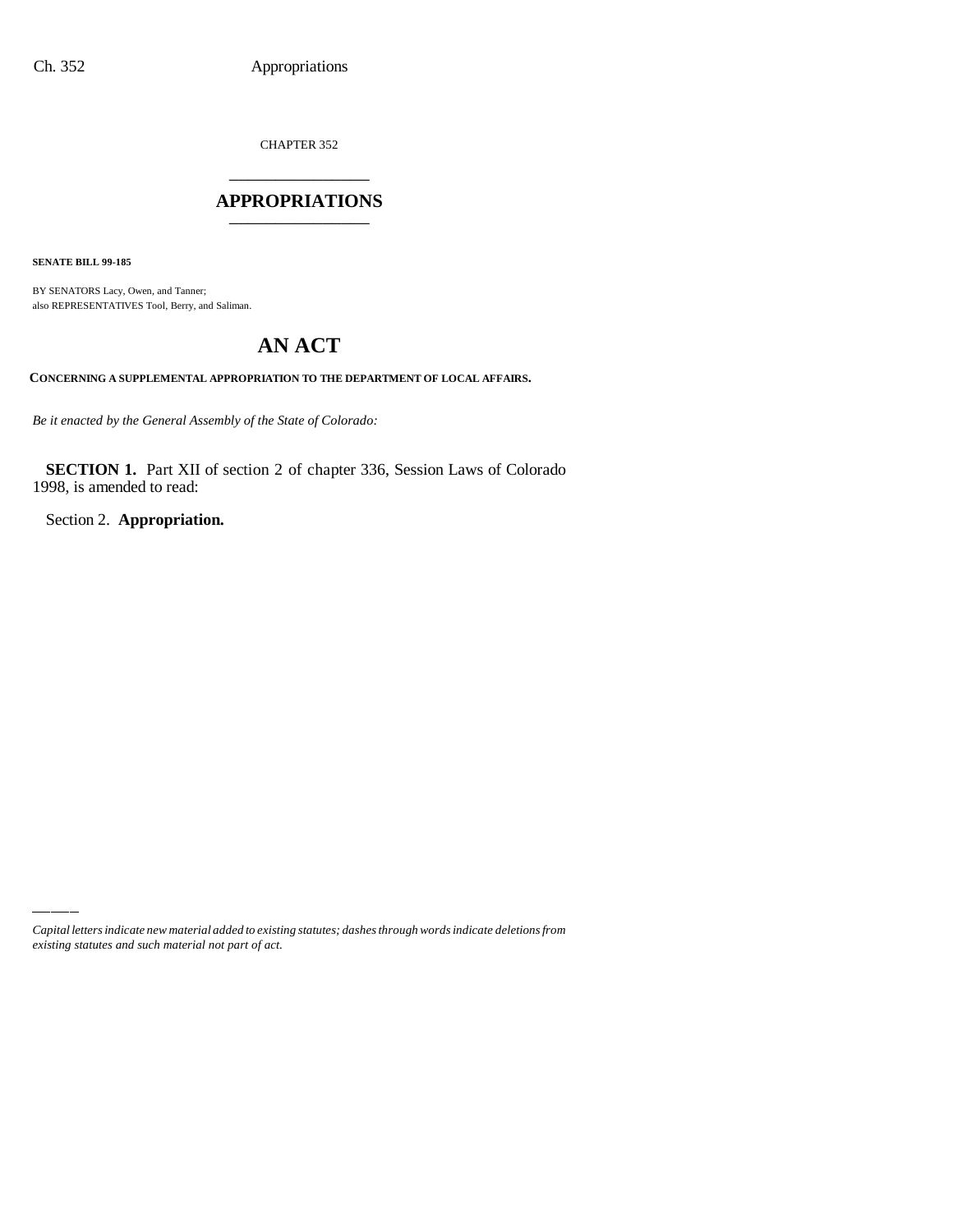|                                 |                   |              |                             |                | APPROPRIATION FROM |                       |                |
|---------------------------------|-------------------|--------------|-----------------------------|----------------|--------------------|-----------------------|----------------|
|                                 |                   |              |                             | <b>GENERAL</b> |                    | <b>CASH</b>           |                |
|                                 | <b>ITEM &amp;</b> |              | <b>GENERAL</b>              | <b>FUND</b>    | CASH               | <b>FUNDS</b>          | <b>FEDERAL</b> |
|                                 | <b>SUBTOTAL</b>   | <b>TOTAL</b> | <b>FUND</b>                 | <b>EXEMPT</b>  | <b>FUNDS</b>       | <b>EXEMPT</b>         | <b>FUNDS</b>   |
|                                 | \$<br>\$          |              | \$                          | \$             | \$                 | \$                    | \$             |
|                                 |                   |              |                             |                |                    |                       |                |
|                                 |                   |              | <b>PART XII</b>             |                |                    |                       |                |
|                                 |                   |              | DEPARTMENT OF LOCAL AFFAIRS |                |                    |                       |                |
|                                 |                   |              |                             |                |                    |                       |                |
| (1) EXECUTIVE DIRECTOR'S OFFICE |                   |              |                             |                |                    |                       |                |
| (A) Administration              |                   |              |                             |                |                    |                       |                |
| Personal Services               | 875,667           |              | 516,033                     |                |                    | $359,634(T)^a$        |                |
|                                 |                   |              | $(8.0$ FTE $)$              |                |                    | $(6.0$ FTE)           |                |
| Health, Life, and Dental        | 369,641           |              | 247,001                     |                | 5,892 <sup>b</sup> | $31,386^{\circ}$      | 85,362         |
| Short-term Disability           | 15,284            |              | 13,573                      |                | 473 <sup>b</sup>   | $1,238^{\circ}$       |                |
| Salary Survey and               |                   |              |                             |                |                    |                       |                |
| Anniversary Increases           | 535,931           |              | 357,673                     |                | $22,045^{\rm b}$   | $28,175^{\circ}$      | 128,038        |
| Workers' Compensation           | 24,300            |              | 22,356                      |                | $55^{\rm b}$       | $1,889^\circ$         |                |
| <b>Operating Expenses</b>       | 482,737           |              | 385,809                     |                | $2,356^b$          | $11,903^d$            | 82,669         |
| Legal Services for 2,535        |                   |              |                             |                |                    |                       |                |
| hours                           | 124,493           |              | 99,594                      |                | 1,023 <sup>b</sup> | $20,659$ <sup>c</sup> | 3,217          |
| Purchase of Services from       |                   |              |                             |                |                    |                       |                |
| <b>Computer Center</b>          | 5,918             |              | 5,583                       |                |                    | 335 <sup>c</sup>      |                |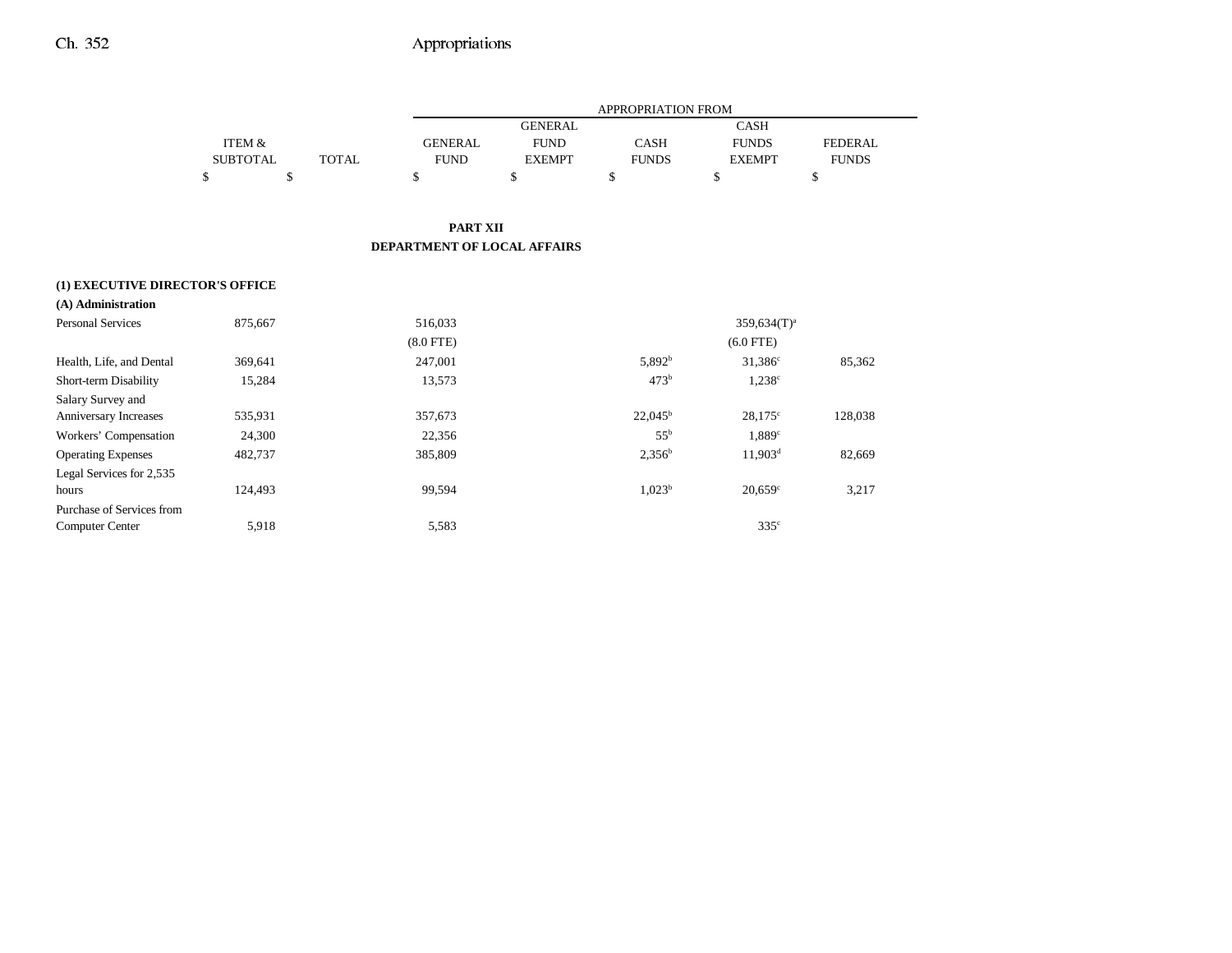# Payment to Risk<br>Management and

| Management and Property             |           |         |                      |                       |        |
|-------------------------------------|-----------|---------|----------------------|-----------------------|--------|
| Funds                               | 121,960   | 110,863 |                      | $11,097$ <sup>e</sup> |        |
|                                     | 119,400   | 108,536 |                      | $10,864$ c            |        |
| <b>Vehicle Lease Payments</b>       | 131,551   | 131,551 |                      |                       |        |
| <b>ADP</b> Capital Outlay           | 98,104    | 58,354  | 3,600 <sup>b</sup>   | $11.400^\circ$        | 24,750 |
| <b>Leased Space</b>                 | 25,460    | 23,745  |                      | $1,715(T)^e$          |        |
| Capitol Complex Leased              |           |         |                      |                       |        |
| Space                               | 299,083   | 274,793 | $2,574$ <sup>f</sup> | $6,555(T)^8$          | 15,161 |
|                                     | 265,927   | 242,844 | $2,288$ <sup>f</sup> | $6,096(T)^{g}$        | 14,699 |
| <b>Moffat Tunnel</b>                |           |         |                      |                       |        |
| Improvement District <sup>129</sup> | 81,000    |         | 21,000 <sup>h</sup>  | $60,000$ <sup>i</sup> |        |
| <b>Indirect Cost Assessment</b>     | 359,634   |         | $23,221^{\rm j}$     | $336,413(T)^k$        |        |
|                                     | 3,550,763 |         |                      |                       |        |
|                                     | 3,515,047 |         |                      |                       |        |

<sup>a</sup> This amount shall be from indirect cost recoveries.

<sup>b</sup> These amounts shall be from various sources of cash funds.

c These amounts shall be from various sources of cash funds exempt.

d Of this amount, \$7,500(T) shall be from state agency user charges for the Automated Mapping System, \$3,838(T) shall be from Limited Gaming Funds appropriated in the Department of Revenue, and \$565 shall be from the Local Government Severance Tax Fund.

e Of this amount, \$1,143 shall be from the Local Government Severance Tax Fund, and \$572 shall be from the Local Government Mineral Impact Fund.

<sup>f</sup> Of this amount, \$858 \$772 shall be from the Nonresidential Structure Regulation Fund, and \$1,716 \$1,516 shall be from the Local Utility Management Assistance Fund.

<sup>g</sup> Of this amount, \$3,787 \$3,466 shall be from the Local Government Severance Tax Fund, \$1,893 \$1,755 shall be from the Local Government Mineral Impact Fund, and

\$875 shall be from Limited Gaming Funds appropriated in the Department of Revenue.

<sup>h</sup> This amount shall be from the Moffat Tunnel Cash Fund.

i This amount shall be from reserves in the Moffat Tunnel Cash Fund.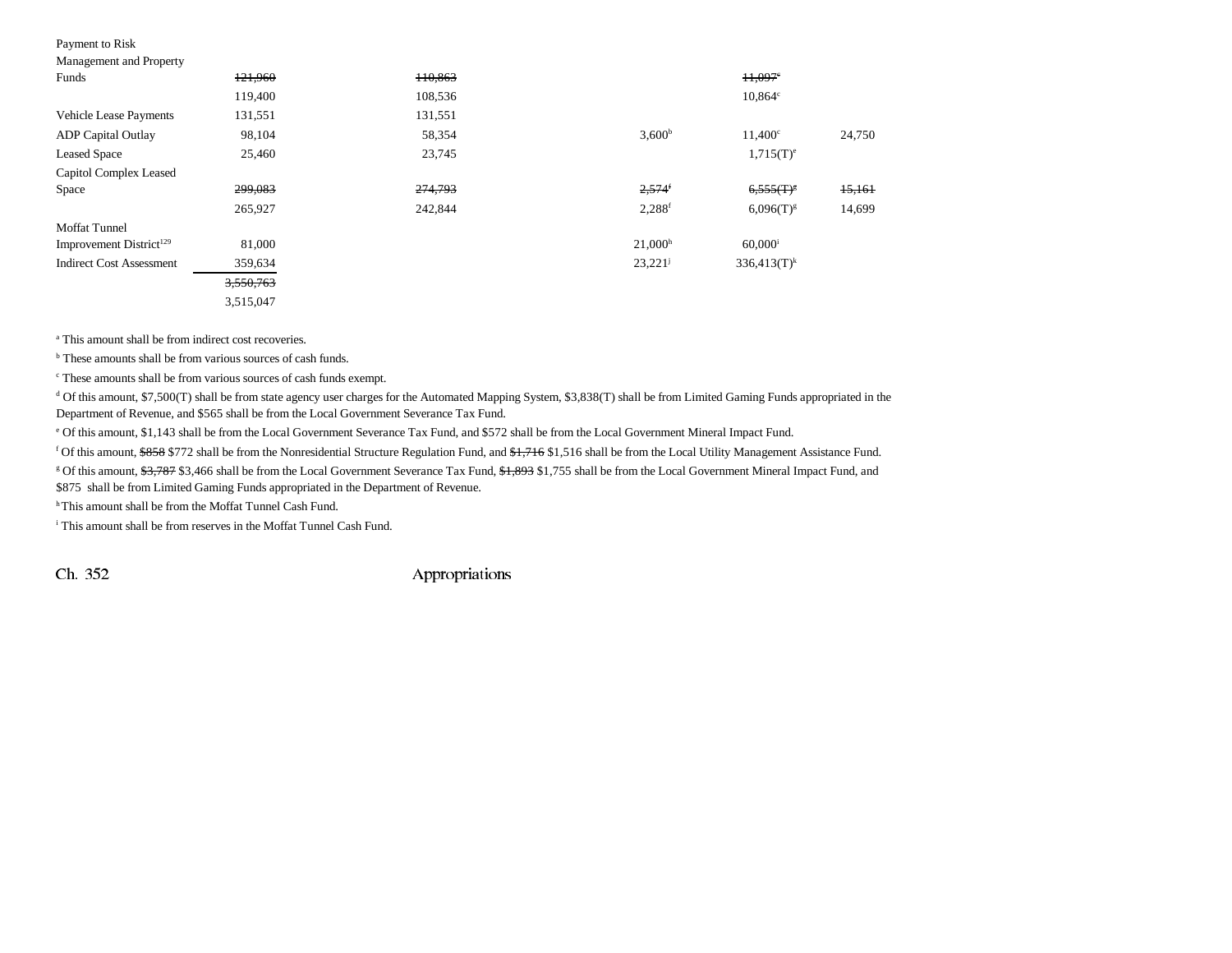|                 |              | APPROPRIATION FROM |               |              |               |                |  |  |
|-----------------|--------------|--------------------|---------------|--------------|---------------|----------------|--|--|
|                 |              |                    | GENERAL       |              | CASH          |                |  |  |
| ITEM &          |              | <b>GENERAL</b>     | <b>FUND</b>   | CASH         | <b>FUNDS</b>  | <b>FEDERAL</b> |  |  |
| <b>SUBTOTAL</b> | <b>TOTAL</b> | FUND               | <b>EXEMPT</b> | <b>FUNDS</b> | <b>EXEMPT</b> | <b>FUNDS</b>   |  |  |
|                 |              |                    |               |              |               |                |  |  |

j Of this amount, \$14,778 shall be from Local Utility Management Assistance funds and \$8,443 shall be from the Nonresidential Structure Regulation Fund.

k Of this amount, \$137,671 shall be from the Office of Emergency Management, \$35,311 shall be from the Local Government Severance Tax Fund, \$69,484 shall be from the HUD Programs, \$30,798 shall be from the Community Services Block Grant, \$32,827 shall be from the Community Development Block Grant, \$18,031 shall be from the Local Government Mineral Impact Fund, \$7,048 shall be from Limited Gaming Funds appropriated in the Department of Revenue, and \$5,243 shall be from the Department of Education.

#### **(B) Youth Crime Prevention and Positive Intervention Programs**

| Build A Generation      |           |           |
|-------------------------|-----------|-----------|
| Program Grants          | 429,000   |           |
| Prevention/Intervention |           |           |
| Grants <sup>130</sup>   | 7,871,000 |           |
|                         | 8.300.000 | 8,300,000 |

11,850,763 11,815,047

#### **(2) PROPERTY TAXATION**

Board of Assessment Appeals 644,798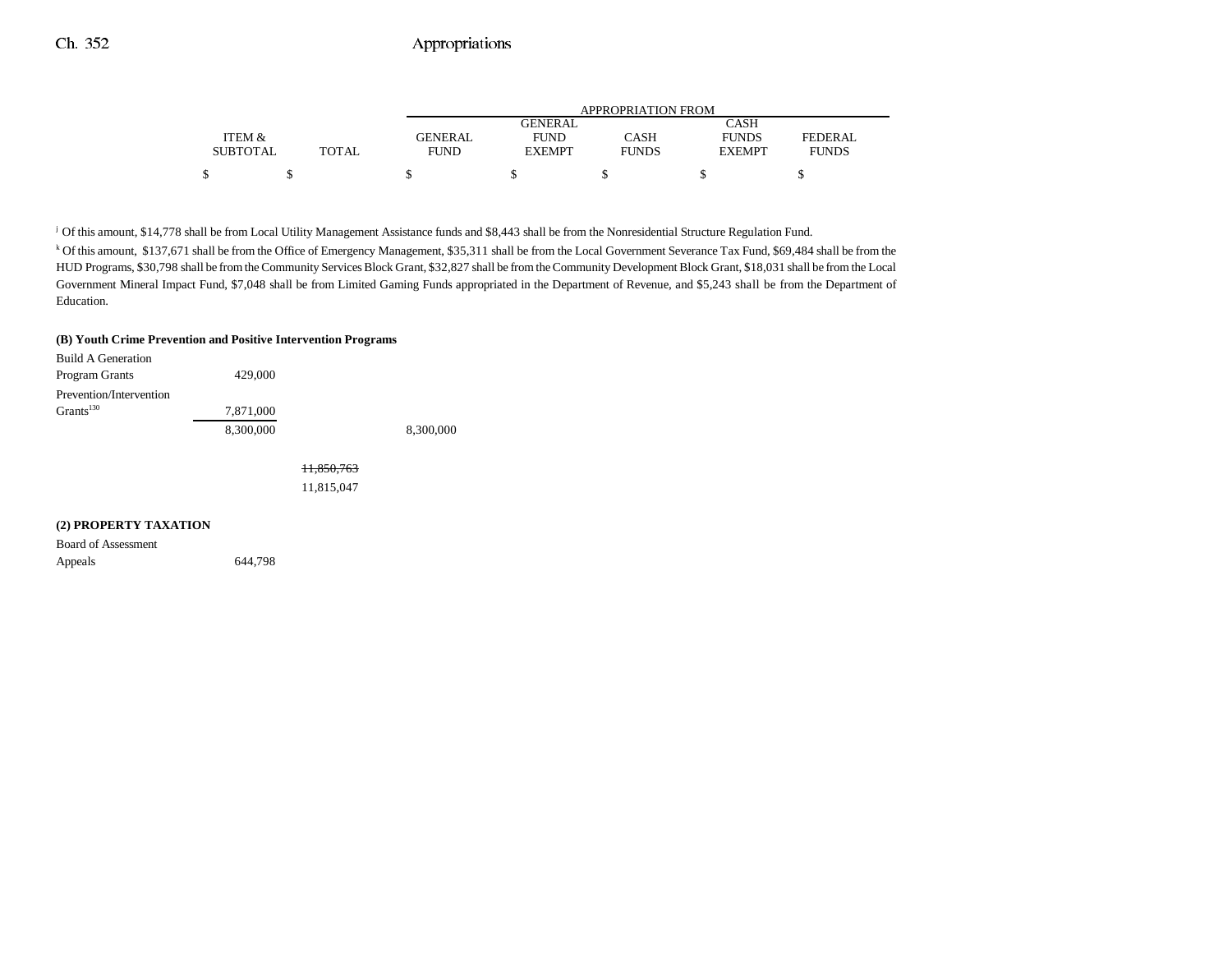|                                           | $(16.0$ FTE) |           |              |                       |                           |              |
|-------------------------------------------|--------------|-----------|--------------|-----------------------|---------------------------|--------------|
| Property Taxation                         | 2,214,851    |           |              |                       |                           |              |
|                                           | $(40.0$ FTE) |           |              |                       |                           |              |
| Property Tax Advisory                     |              |           |              |                       |                           |              |
| Committee                                 | 2,423        |           |              |                       |                           |              |
| State Board of Equalization               | 16,091       |           |              |                       |                           |              |
|                                           |              | 2,878,163 | 2,878,163    |                       |                           |              |
| (3) COMMUNITY DEVELOPMENT                 |              |           |              |                       |                           |              |
| (A) Division of Housing                   |              |           |              |                       |                           |              |
| <b>Personal Services</b>                  | 865,144      |           | 865,144      |                       |                           |              |
|                                           |              |           | $(15.0$ FTE) |                       |                           |              |
| <b>Factory Built Commercial</b>           |              |           |              |                       |                           |              |
| <b>Buildings Inspections</b>              | 81,221       |           |              | $81,221$ <sup>a</sup> |                           |              |
|                                           |              |           |              | $(1.0$ FTE)           |                           |              |
| HUD Programs - Personal                   |              |           |              |                       |                           |              |
| <b>Services</b>                           | 515,400      |           |              |                       |                           | 515,400      |
|                                           |              |           |              |                       |                           | $(10.4$ FTE) |
| Housing Rehabilitation and                |              |           |              |                       |                           |              |
| <b>Construction Grants</b>                | 600,000      |           | 600,000      |                       |                           |              |
| Housing Grants for                        |              |           |              |                       |                           |              |
| households with incomes                   |              |           |              |                       |                           |              |
| less than 133% of the                     |              |           |              |                       |                           |              |
| federal poverty level <sup>131, 132</sup> | 2,000,000    |           |              |                       | 2,000,000(T) <sup>b</sup> |              |
| Section 8 Grants                          | 2,955,000    |           |              |                       |                           | 2,955,000    |
| <b>Housing Assistance</b>                 |              |           |              |                       |                           |              |
| Voucher Program                           | 2,877,000    |           |              |                       |                           | 2,877,000    |
|                                           |              |           |              |                       |                           |              |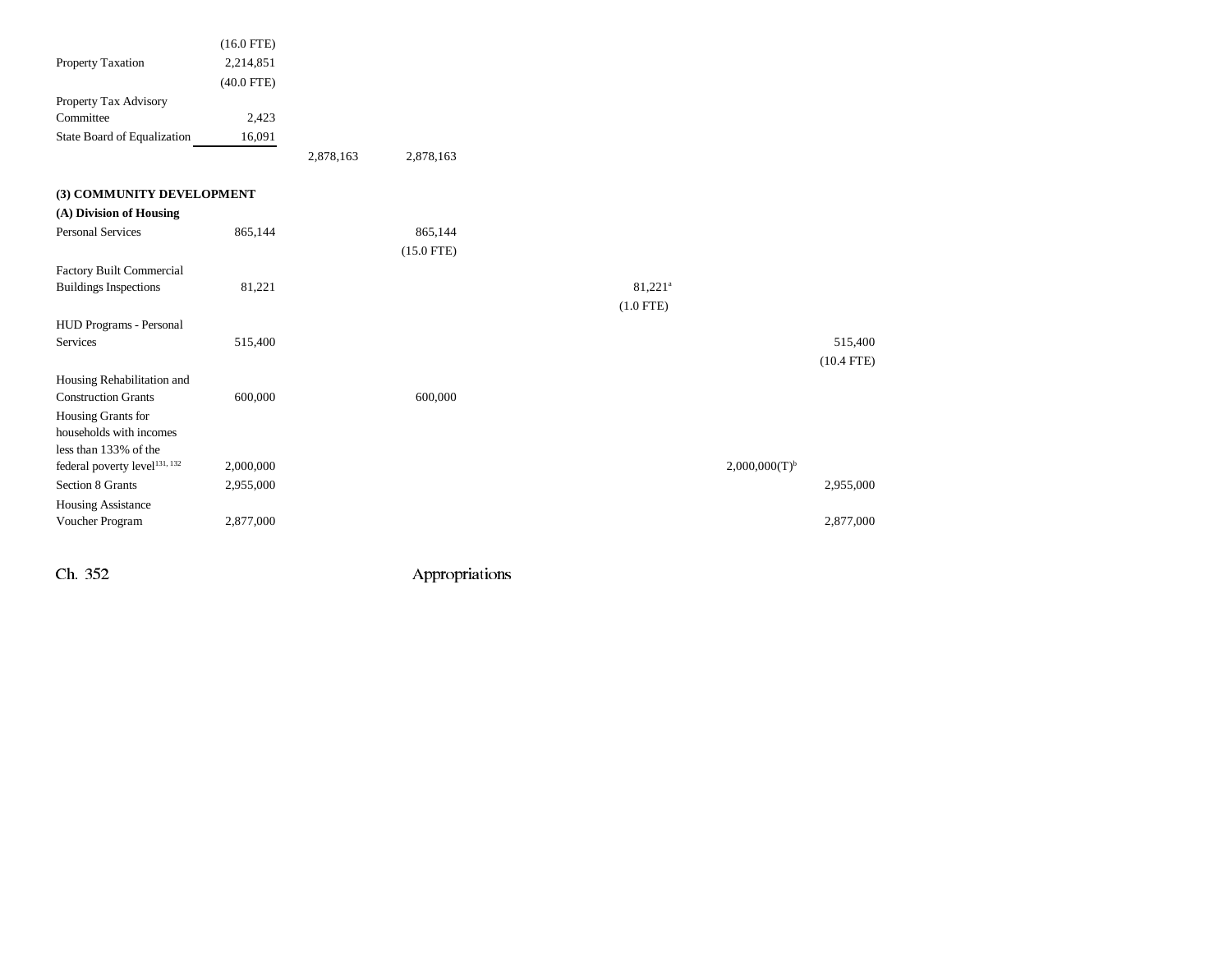|                                  |                           |    | <b>APPROPRIATION FROM</b>              |                                         |                             |                                       |                                |  |
|----------------------------------|---------------------------|----|----------------------------------------|-----------------------------------------|-----------------------------|---------------------------------------|--------------------------------|--|
|                                  | ITEM &<br><b>SUBTOTAL</b> |    | <b>GENERAL</b><br>TOTAL<br><b>FUND</b> | GENERAL<br><b>FUND</b><br><b>EXEMPT</b> | <b>CASH</b><br><b>FUNDS</b> | CASH<br><b>FUNDS</b><br><b>EXEMPT</b> | <b>FEDERAL</b><br><b>FUNDS</b> |  |
|                                  | S                         | \$ | \$                                     | \$                                      | J.                          | \$                                    | D                              |  |
| <b>Emergency Shelter Program</b> | 1,029,000                 |    |                                        |                                         |                             |                                       | 1,029,000                      |  |
| <b>HUD Housing Assistance</b>    | 6,428,000                 |    |                                        |                                         |                             |                                       | 6,428,000                      |  |
| <b>Housing Seminars</b>          | 15,000                    |    |                                        |                                         | $15,000^\circ$              |                                       |                                |  |
|                                  | 17,365,765                |    |                                        |                                         |                             |                                       |                                |  |

<sup>a</sup> This amount shall be from the Nonresidential Structure Regulation Fund pursuant to Section 24-32-1905, C.R.S.

<sup>b</sup> This amount shall be from reserves in the Economic Development Fund that are shown as cash funds exempt in the General Economic Incentives and Marketing line in the Department's Economic Development section.

c This amount shall be from user fees.

#### **(B) Division of Local Government**

| <b>Personal Services</b>         | 1,215,021 | 1,195,318    | $15,703^{\rm a}$      | $4,000(T)^{b}$ |
|----------------------------------|-----------|--------------|-----------------------|----------------|
|                                  |           | $(19.8$ FTE) | $(0.4$ FTE)           |                |
| <b>Local Utility Management</b>  |           |              |                       |                |
| Assistance                       | 97,851    |              | $97,851^{\circ}$      |                |
|                                  |           |              | $(2.0$ FTE $)$        |                |
| <b>Local Government</b>          |           |              |                       |                |
| <b>Training Seminars</b>         | 40,000    |              | $40,000$ <sup>d</sup> |                |
| <b>Bond Allocation Committee</b> | 2,850     | 2,850        |                       |                |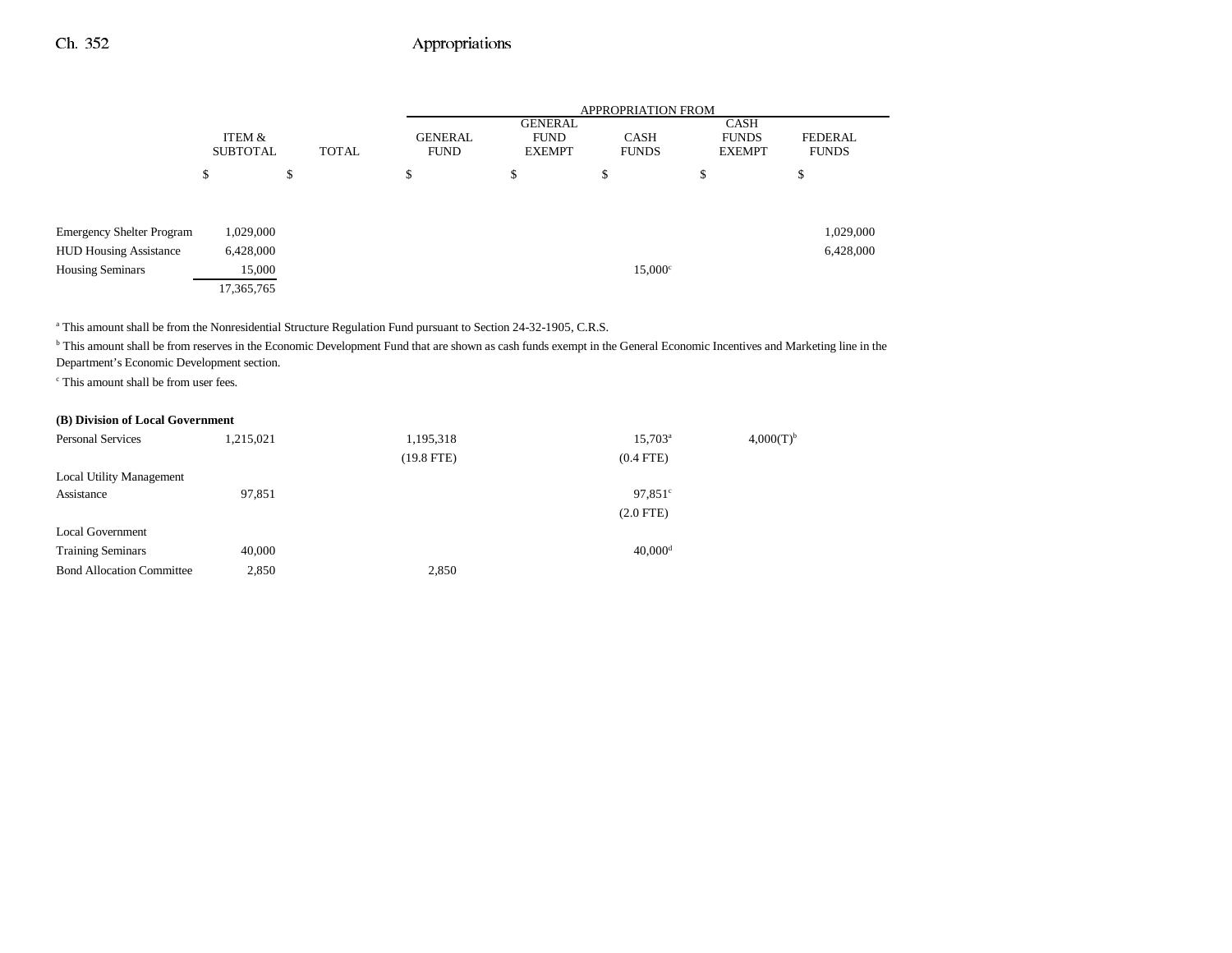| Nonrated Public Securities                                                | 10.000                                                                                                                                                                            | 8.000e | $2,000$ <sup>f</sup>    |
|---------------------------------------------------------------------------|-----------------------------------------------------------------------------------------------------------------------------------------------------------------------------------|--------|-------------------------|
|                                                                           | 1,365,722                                                                                                                                                                         |        |                         |
|                                                                           |                                                                                                                                                                                   |        |                         |
|                                                                           | <sup>a</sup> This amount shall be from user charges for the Automated Mapping System.                                                                                             |        |                         |
|                                                                           | <sup>b</sup> This amount shall be from state agency user charges for the Automated Mapping System.                                                                                |        |                         |
|                                                                           | <sup>c</sup> This amount shall be from the Colorado Water Resources and Power Development Authority pursuant to Section 37-95-107.6, C.R.S.                                       |        |                         |
| <sup>d</sup> This amount shall be from fees paid by seminar participants. |                                                                                                                                                                                   |        |                         |
|                                                                           | <sup>e</sup> This amount shall be from the Nonrated Public Securities Cash Fund pursuant to Section 11-58-106(5), C.R.S.                                                          |        |                         |
|                                                                           | <sup>f</sup> This amount shall be from reserves in the Nonrated Public Securities Cash Fund.                                                                                      |        |                         |
|                                                                           |                                                                                                                                                                                   |        |                         |
| (C) Conservation Trust                                                    |                                                                                                                                                                                   |        |                         |
| Fund                                                                      | 38,653,200                                                                                                                                                                        |        | 38,653,200 <sup>a</sup> |
|                                                                           |                                                                                                                                                                                   |        |                         |
|                                                                           | <sup>a</sup> This amount shall be from the State Lottery Fund pursuant to Section 24-35-210(4)(b), C.R.S.                                                                         |        |                         |
|                                                                           |                                                                                                                                                                                   |        |                         |
| (D) Contiguous County                                                     |                                                                                                                                                                                   |        |                         |
| <b>Limited Gaming Impact</b>                                              |                                                                                                                                                                                   |        |                         |
| Fund                                                                      | 3,400,000                                                                                                                                                                         |        | $3,400,000(T)^a$        |
|                                                                           |                                                                                                                                                                                   |        |                         |
|                                                                           | <sup>a</sup> This amount shall be from <del>Limited Gaming Funds appropriated in the Department of Revenue</del> . THE FUND BALANCE IN THE LOCAL GOVERNMENT LIMITED GAMING IMPACT |        |                         |
|                                                                           | FUND, WHICH CONSISTS OF FUNDS TRANSFERRED FROM THE LIMITED GAMING FUND IN THE DEPARTMENT OF REVENUE IN THE PRIOR FISCAL YEAR, PURSUANT TO SECTIONS                                |        |                         |

**(E) Community Partnership Office**

12-47.1-701 AND 12-47.1-1601, C.R.S.

|                          | (1) U.S. Department of Education Grant |
|--------------------------|----------------------------------------|
| <b>Personal Services</b> | 55.970                                 |
|                          | $(1.0$ FTE)                            |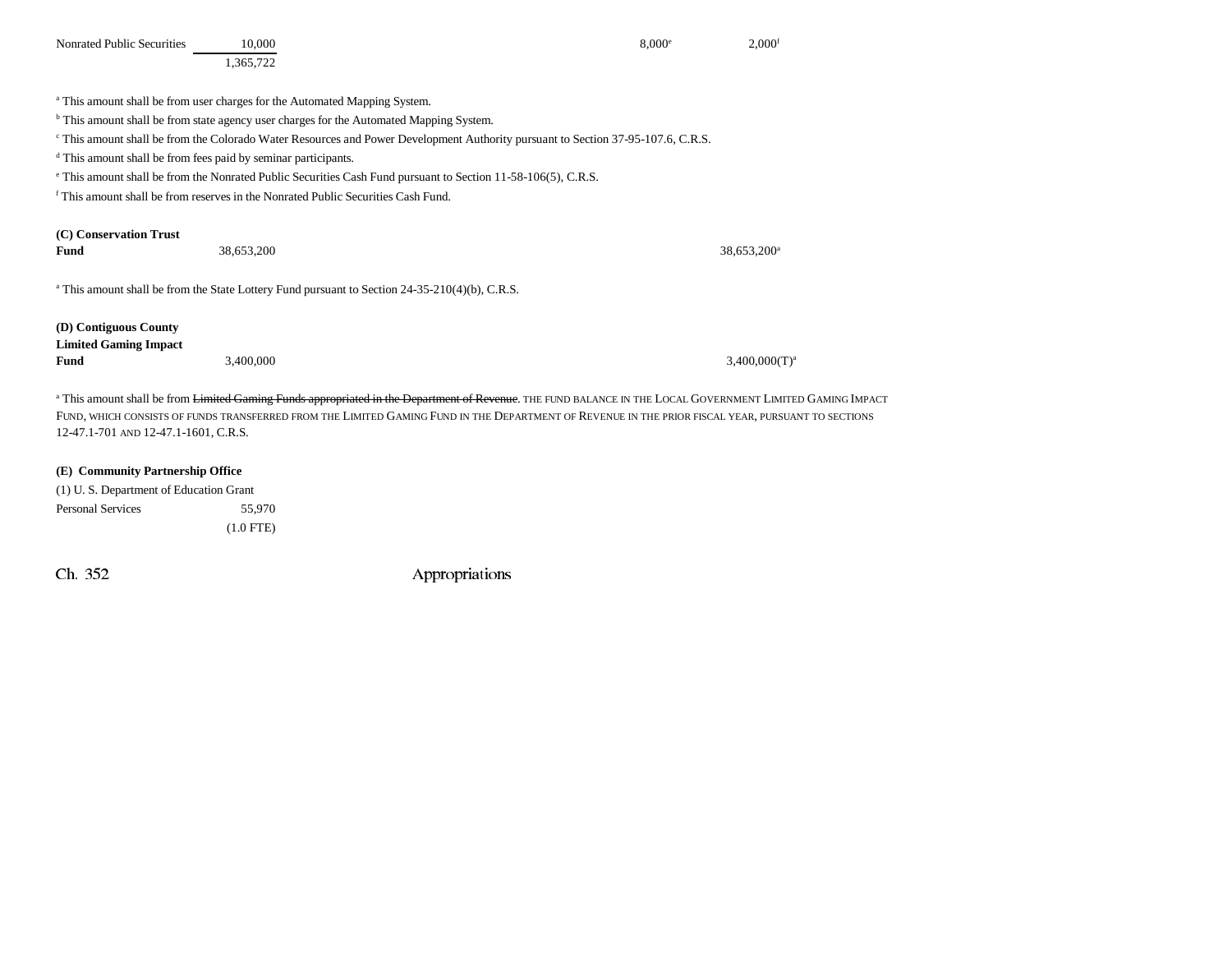|                                      |                 |              | <b>APPROPRIATION FROM</b> |                               |              |                      |              |
|--------------------------------------|-----------------|--------------|---------------------------|-------------------------------|--------------|----------------------|--------------|
|                                      | ITEM &          |              | <b>GENERAL</b>            | <b>GENERAL</b><br><b>FUND</b> | <b>CASH</b>  | CASH<br><b>FUNDS</b> | FEDERAL      |
|                                      | <b>SUBTOTAL</b> | <b>TOTAL</b> | <b>FUND</b>               | <b>EXEMPT</b>                 | <b>FUNDS</b> | <b>EXEMPT</b>        | <b>FUNDS</b> |
|                                      | \$              | \$           | \$                        | \$                            | \$           | \$                   | \$           |
|                                      |                 |              |                           |                               |              |                      |              |
| Service Programs                     | 1,688,137       |              |                           |                               |              |                      |              |
|                                      | $(4.0$ FTE)     |              |                           |                               |              |                      |              |
|                                      | 1,744,107       |              |                           |                               |              |                      | 1,744,107    |
| (2) U.S. Department of Justice Grant |                 |              |                           |                               |              |                      |              |
| Program Costs                        | 75,000          |              |                           |                               |              |                      | 75,000       |
|                                      | $(1.0$ FTE)     |              |                           |                               |              |                      |              |
| (F) Field Services                   | 1,938,660       |              | 1,012,857                 |                               |              | $457,706(T)^a$       | 468,097      |
|                                      |                 |              | $(12.5$ FTE $)$           |                               |              | $(7.0$ FTE)          | $(9.6$ FTE)  |

a Of this amount, \$273,981 shall be from the Local Government Severance Tax Fund, \$136,990 shall be from the Local Government Mineral Impact Fund, and \$46,735 shall be from Limited Gaming Funds in the Department of Revenue.

| (G) Office of Emergency |           |            |                                  |
|-------------------------|-----------|------------|----------------------------------|
| <b>Management</b>       | 5,572,629 | $10.000^a$ | 10,000 <sup>b</sup><br>5,552,629 |
|                         |           |            | $(18.5$ FTE)                     |

<sup>a</sup> This amount shall be from local government emergency training programs.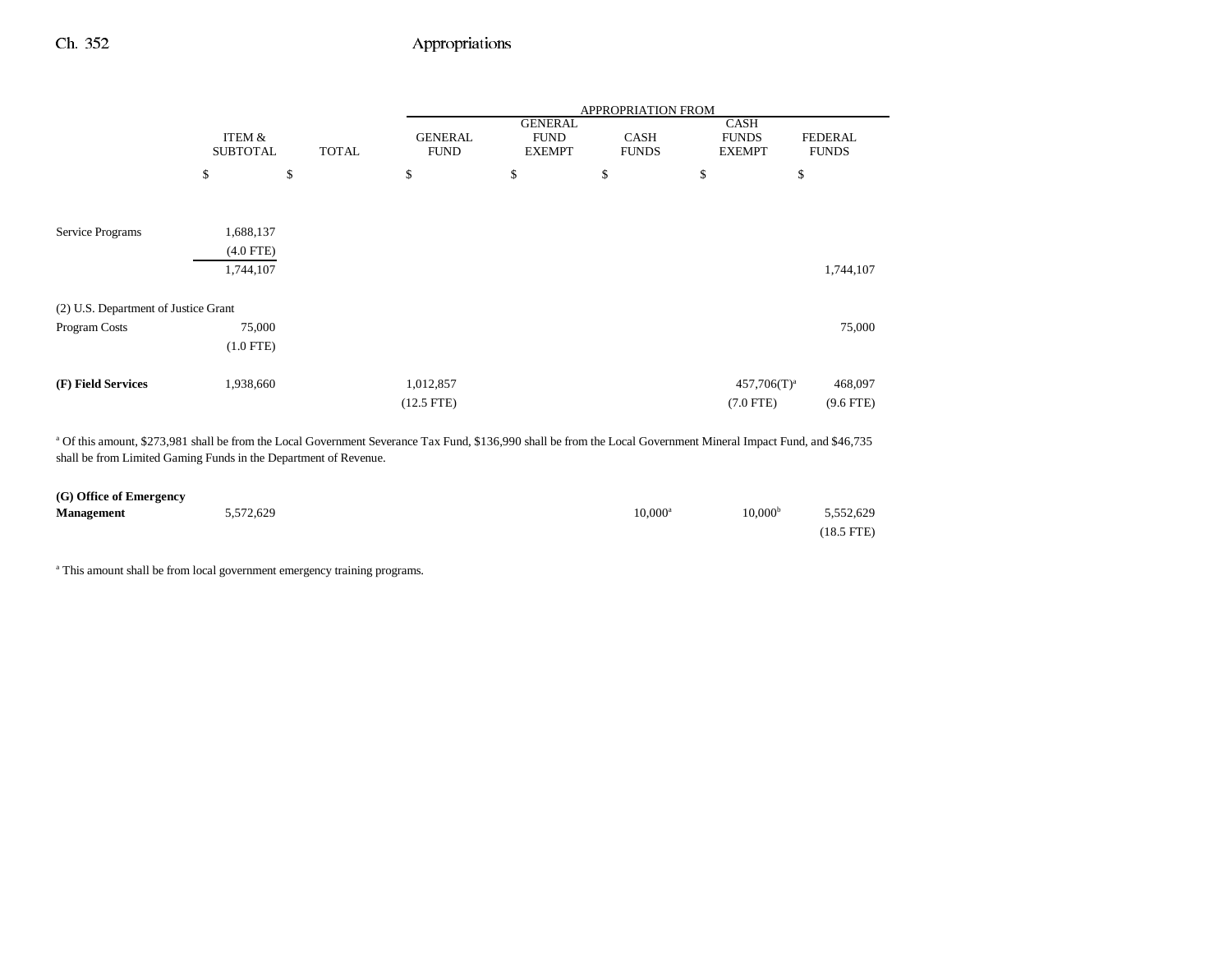<sup>b</sup> This amount shall be from state college and state agency emergency training programs.

#### **(H) Grants**

| <b>Community Services Block</b> |            |                                                       |            |
|---------------------------------|------------|-------------------------------------------------------|------------|
| Grant                           | 4,152,000  |                                                       | 4,152,000  |
| <b>Community Development</b>    |            |                                                       |            |
| <b>Block Grant</b>              | 10,690,000 |                                                       | 10,690,000 |
| Severance Tax Funds             | 15,000,000 | $5,000,000$ <sup>b</sup><br>$10,000,000$ <sup>a</sup> |            |
| Mineral Impact Funds            | 12,600,000 | $12,600,000$ <sup>c</sup>                             |            |
| Economic Development            |            |                                                       |            |
| <b>Administration Grant</b>     |            |                                                       |            |
| Program                         | 7,500      |                                                       | 7,500      |
| Search and Rescue               | 433,835    | 362,790 <sup>d</sup><br>$71,045^{\circ}$              |            |
|                                 |            | $(0.3$ FTE)                                           |            |
|                                 | 42,883,335 |                                                       |            |

<sup>a</sup> This amount shall be from the Local Government Severance Tax Fund pursuant to Section 39-29-110(1)(a), C.R.S.

<sup>b</sup> This amount shall be from reserves in the Local Government Severance Tax Fund.

<sup>c</sup> This amount shall be from the Local Government Mineral Impact Fund pursuant to Section 34-63-102(5)(a), C.R.S., which is comprised of federal mineral leasing revenues

and the existing fund balance.

d This amount shall be from the Search and Rescue Fund.

e This amount shall be from reserves in the Search and Rescue Fund.

#### 112,998,418

**(4) ECONOMIC DEVELOPMENT**

**(A) Local Affairs Programs**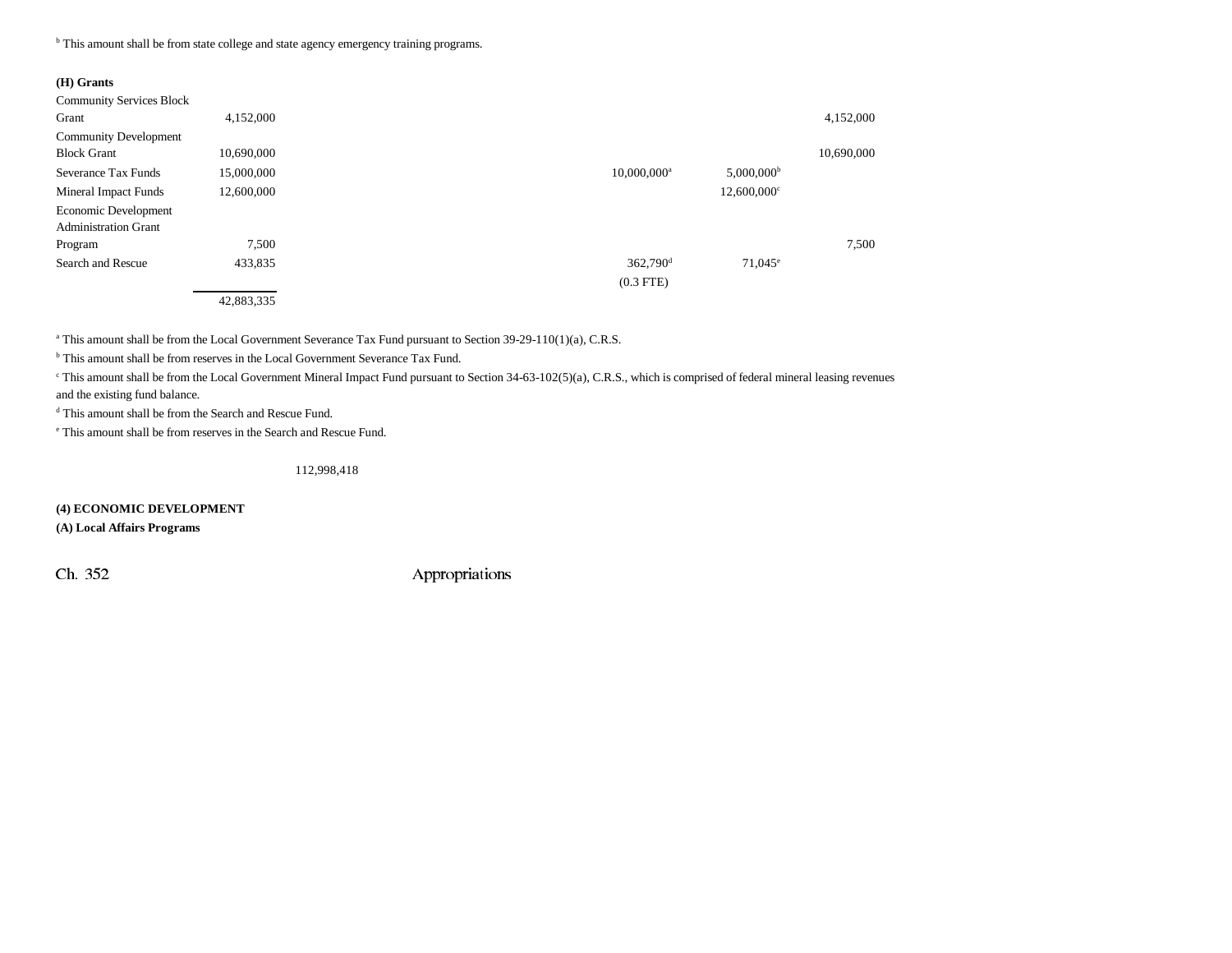|                                                        |                           |              | APPROPRIATION FROM            |                                                |                             |                                              |                                |
|--------------------------------------------------------|---------------------------|--------------|-------------------------------|------------------------------------------------|-----------------------------|----------------------------------------------|--------------------------------|
|                                                        | ITEM &<br><b>SUBTOTAL</b> | <b>TOTAL</b> | <b>GENERAL</b><br><b>FUND</b> | <b>GENERAL</b><br><b>FUND</b><br><b>EXEMPT</b> | <b>CASH</b><br><b>FUNDS</b> | <b>CASH</b><br><b>FUNDS</b><br><b>EXEMPT</b> | <b>FEDERAL</b><br><b>FUNDS</b> |
|                                                        | \$                        | \$           | \$                            | \$                                             | \$                          | \$                                           | \$                             |
|                                                        |                           |              |                               |                                                |                             |                                              |                                |
| (1) Motion Picture and<br><b>Television Production</b> |                           |              |                               |                                                |                             |                                              |                                |
| Program Costs                                          | 407,124                   |              | 407,124                       |                                                |                             |                                              |                                |
|                                                        |                           |              | $(6.0$ FTE)                   |                                                |                             |                                              |                                |
| (2) Colorado Promotion                                 |                           |              |                               |                                                |                             |                                              |                                |
| Colorado Welcome Centers                               | 442,443                   |              | 360,518                       |                                                |                             | $81,925^{\circ}$                             |                                |
|                                                        | 402,443                   |              | 320,518                       |                                                |                             |                                              |                                |
|                                                        |                           |              | $(3.3$ FTE)                   |                                                |                             |                                              |                                |
| Other Program Costs <sup>133</sup>                     | 600,000                   |              | 500,000                       |                                                |                             | $100,000^{\rm b}$                            |                                |
| Production and Distribution                            |                           |              |                               |                                                |                             |                                              |                                |
| of State Highway Maps                                  | 100,000                   |              | 100,000                       |                                                |                             |                                              |                                |
|                                                        | 1,142,443                 |              |                               |                                                |                             |                                              |                                |
|                                                        | 1,102,443                 |              |                               |                                                |                             |                                              |                                |

a This amount shall be from reserves in the Colorado Tourism Promotion Fund.

b This amount shall be from grants and donations or reserves in the Colorado Tourism Promotion Fund.

(3) Economic Development Commission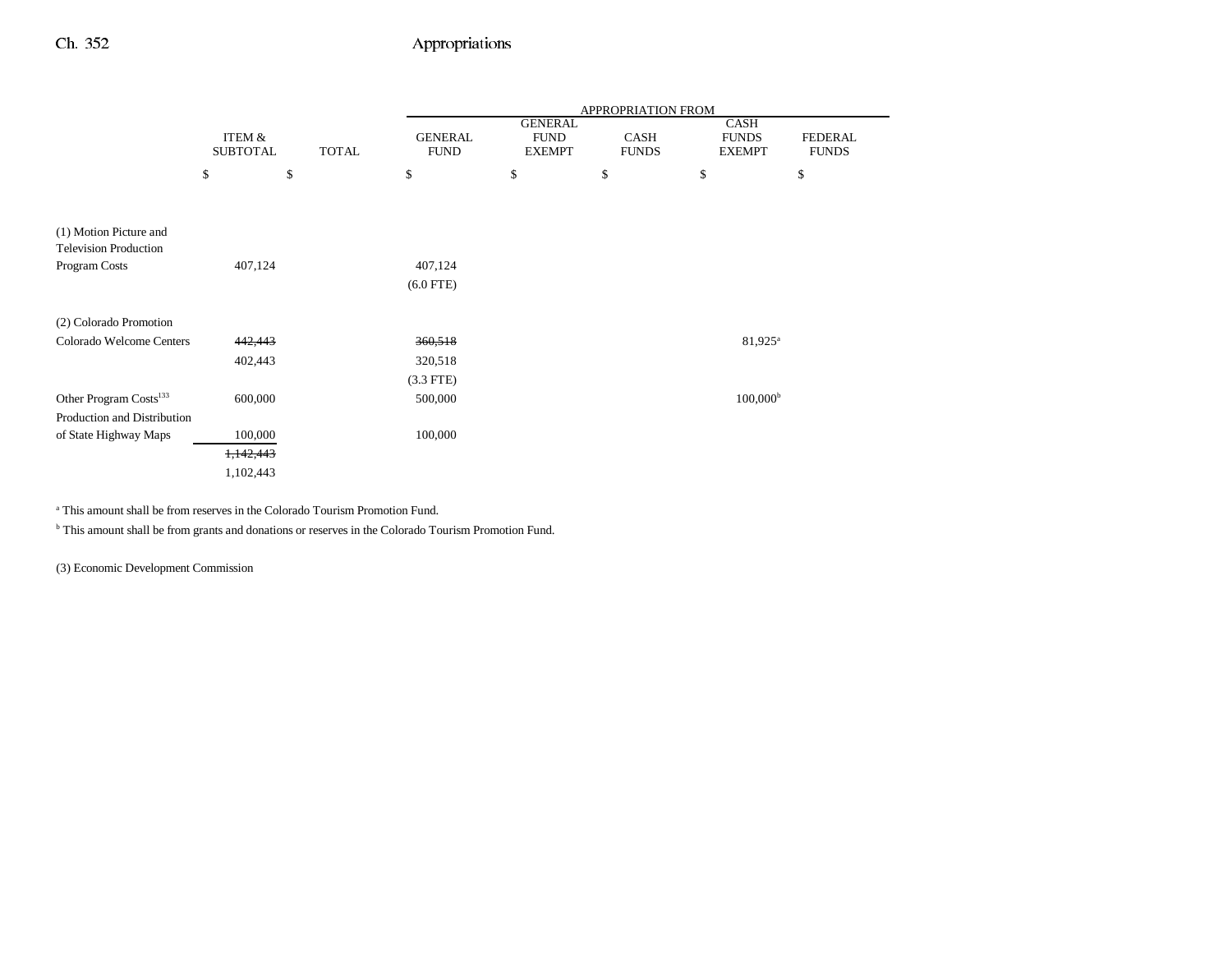| General Economic |
|------------------|
|                  |

| Incentives and Marketing <sup>134,</sup> |           |                                                                                                                        |                          |
|------------------------------------------|-----------|------------------------------------------------------------------------------------------------------------------------|--------------------------|
| 135, 136, 137, 137a                      | 6.092.500 | 1.192.500                                                                                                              | $4.900.000$ <sup>s</sup> |
|                                          |           | <sup>a</sup> This amount shall be from reserves in the Economic Development Fund pursuant to Section 24-46-105, C.R.S. |                          |

| (4) Waste Tire Fund      |           |                      |                   |
|--------------------------|-----------|----------------------|-------------------|
| Waste Tire Removal       |           |                      |                   |
| Grants                   | 1,100,400 | 750,400 <sup>a</sup> | $350,000^{\circ}$ |
| Colorado Housing and     |           |                      |                   |
| <b>Finance Authority</b> |           |                      |                   |
| Recycling Loans          | 1,393,600 | $1,393,600^{\circ}$  |                   |
|                          | 2,494,000 |                      |                   |

<sup>a</sup> These amounts shall be from the Waste Tire Recycling Development Cash Fund pursuant to Section 25-17-202(3), C.R.S.

 $<sup>b</sup>$  This amount shall be from reserves in the Waste Tire Recycling Development Cash Fund.</sup>

| (B) Programs Administered by Other Departments<br>(1) Department of Agriculture |                    |                          |
|---------------------------------------------------------------------------------|--------------------|--------------------------|
| $672,149$ <sup>*</sup><br>671,740 <sup>a</sup>                                  | 604,471<br>604,062 | $67,678(T)$ <sup>t</sup> |
|                                                                                 |                    | 10,136,067<br>10,096,067 |

<sup>a</sup> This subtotal does not include fees for services and cash raised for economic development programs, which are appropriated directly in the Department of Agriculture, Agricultural Markets Division.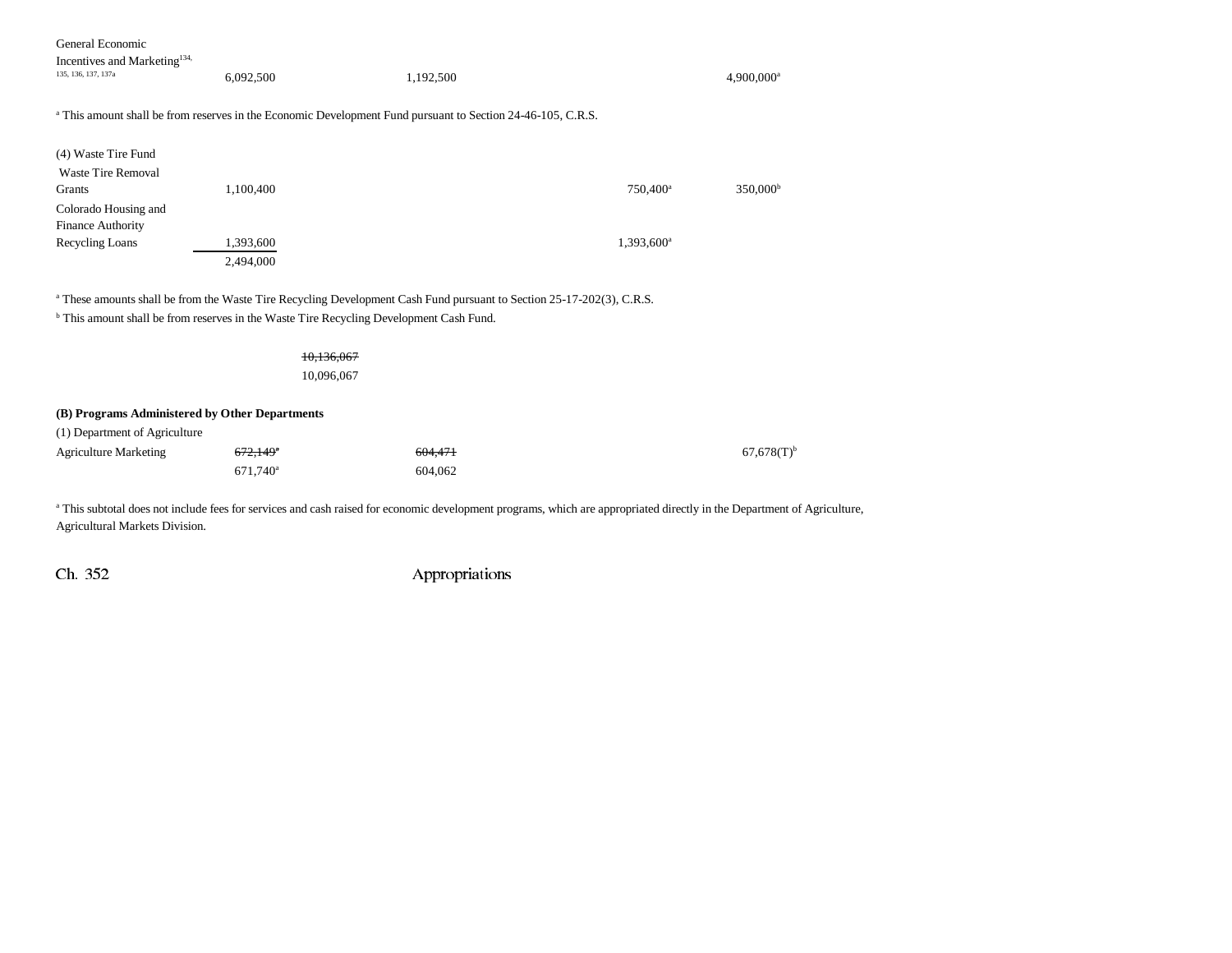|                                                                                                                          |                                      |              | APPROPRIATION FROM |                                                |                             |                                              |                                |
|--------------------------------------------------------------------------------------------------------------------------|--------------------------------------|--------------|--------------------|------------------------------------------------|-----------------------------|----------------------------------------------|--------------------------------|
|                                                                                                                          | <b>ITEM &amp;</b><br><b>SUBTOTAL</b> | <b>TOTAL</b> |                    | <b>GENERAL</b><br><b>FUND</b><br><b>EXEMPT</b> | <b>CASH</b><br><b>FUNDS</b> | <b>CASH</b><br><b>FUNDS</b><br><b>EXEMPT</b> | <b>FEDERAL</b><br><b>FUNDS</b> |
|                                                                                                                          | \$<br>\$                             |              | \$                 | \$                                             | \$                          | \$                                           | \$                             |
|                                                                                                                          |                                      |              |                    |                                                |                             |                                              |                                |
| <sup>b</sup> This amount shall be from competitive grants that may be received from the Economic Development Commission. |                                      |              |                    |                                                |                             |                                              |                                |
| (2) Governor's Office of Economic Development                                                                            |                                      |              |                    |                                                |                             |                                              |                                |
| Administration                                                                                                           | 244,282                              |              | 240,166            |                                                |                             | $4,116(T)^{a}$                               |                                |
| <b>Business Development</b>                                                                                              | 1,143,464                            |              | 933,464            |                                                | 65,000 <sup>b</sup>         | $30,000(T)^c$                                | 115,000                        |
| Defense Conversion and                                                                                                   |                                      |              |                    |                                                |                             |                                              |                                |
| <b>Retention Council</b>                                                                                                 | 555,268                              |              |                    |                                                |                             | $500,000(T)^c$                               | 55,268                         |
| <b>Grand Junction Satellite</b>                                                                                          |                                      |              |                    |                                                |                             |                                              |                                |
| Office                                                                                                                   | 57,837                               |              | 57,837             |                                                |                             |                                              |                                |
| Minority Business Office                                                                                                 | 157,604                              |              | 152,604            |                                                | $5,000$ <sup>d</sup>        |                                              |                                |
| <b>Small Business Assistance</b>                                                                                         | 356,902                              |              | 294,402            |                                                | $25,000^{\circ}$            |                                              | 37,500                         |
| Leading Edge Program                                                                                                     |                                      |              |                    |                                                |                             |                                              |                                |
| Grants                                                                                                                   | 140,000                              |              | 64,569             |                                                |                             | $75,431$ <sup>f</sup>                        |                                |
| <b>Small Business</b>                                                                                                    |                                      |              |                    |                                                |                             |                                              |                                |
| <b>Development Centers</b>                                                                                               | 1,167,256                            |              | 54,819             |                                                |                             |                                              | 1,112,437                      |
| International Trade Office <sup>34</sup>                                                                                 | 1,173,995                            |              | 1,111,995          |                                                | $62,000^{\circ}$            |                                              |                                |
|                                                                                                                          | 4,996,608                            |              |                    |                                                |                             |                                              |                                |

<sup>a</sup> This amount shall be from indirect cost recoveries.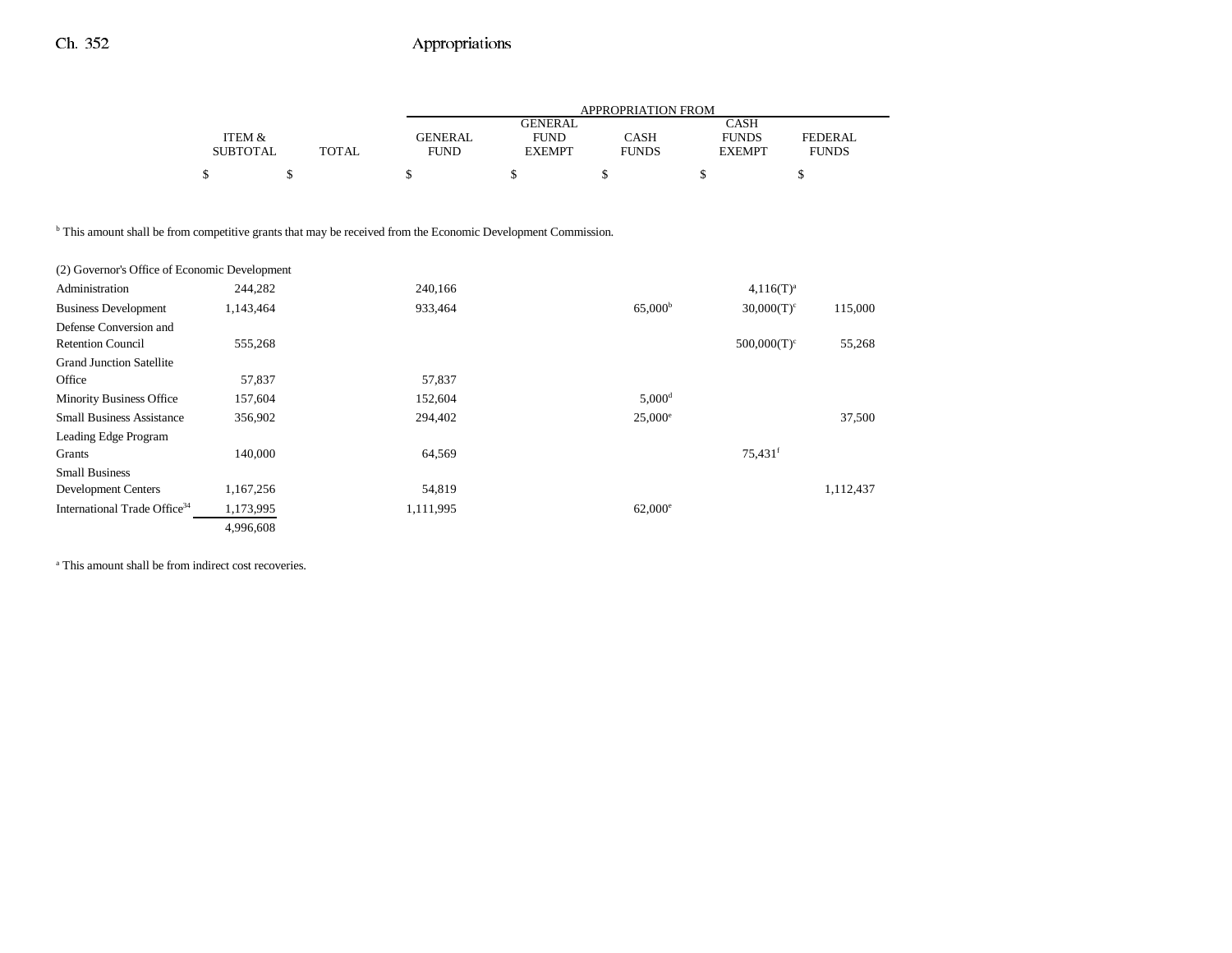b Of this amount, \$15,000 shall be from fees collected for the Gateway Economic Development Computer Network, and \$50,000 shall be from various fees collected.

<sup>c</sup> These amounts shall be from competitive grants that may be received from the Economic Development Commission.

d This amount shall be from the Minority Business Fund pursuant to Section 24-49.5-104, C.R.S.

e These amounts shall be from various fees collected.

f This amount shall be from grants and donations.

| (3) Department of Higher Education     |                      |   |
|----------------------------------------|----------------------|---|
| (A) Division of Occupational Education |                      |   |
| Customized Job                         |                      |   |
| Training $56,57$                       | $3,133,400^a$        |   |
| <b>Existing Industry</b>               |                      |   |
| Training <sup>56, 57</sup>             | 625.220 <sup>b</sup> |   |
|                                        | 3.758.620            | 3 |

3,758,620 3,758,620

a This subtotal does not include \$500,000 from Economic Development Fund reserves that is appropriated directly to the Department of Higher Education. <sup>b</sup> This subtotal does not include \$1,400,000 from Economic Development Fund reserves that is appropriated directly to the Department of Higher Education.

| (B) Colorado Advanced       |           |                      |                      |
|-----------------------------|-----------|----------------------|----------------------|
| <b>Technology Institute</b> |           |                      |                      |
| Program Costs <sup>59</sup> | 3,592,954 | <del>3,592,954</del> |                      |
|                             |           | 3,263,954            | 329,000 <sup>a</sup> |

<sup>a</sup> THIS AMOUNT SHALL BE FROM A PRIVATE NONPROFIT CORPORATION INCORPORATED BY THE INSTITUTE PURSUANT TO SECTION 23-5-121, C.R.S.

13,020,331 13,019,922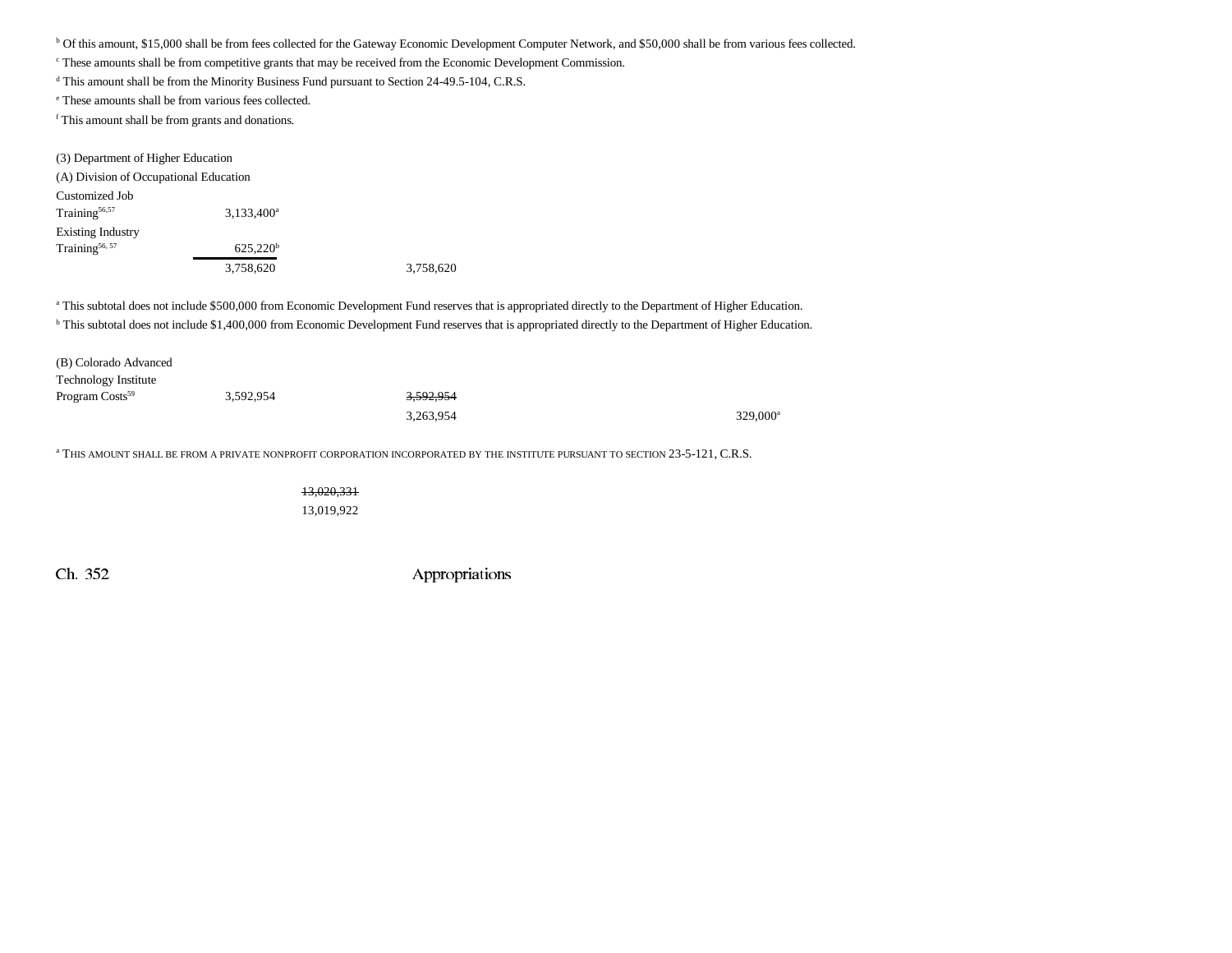|                                |                           |                                |                               | <b>APPROPRIATION FROM</b>                      |                              |                                              |                                |  |
|--------------------------------|---------------------------|--------------------------------|-------------------------------|------------------------------------------------|------------------------------|----------------------------------------------|--------------------------------|--|
|                                | ITEM &<br><b>SUBTOTAL</b> | <b>TOTAL</b>                   | <b>GENERAL</b><br><b>FUND</b> | <b>GENERAL</b><br><b>FUND</b><br><b>EXEMPT</b> | <b>CASH</b><br><b>FUNDS</b>  | <b>CASH</b><br><b>FUNDS</b><br><b>EXEMPT</b> | <b>FEDERAL</b><br><b>FUNDS</b> |  |
|                                | ሖ<br>ъ                    | \$                             | \$                            | хE                                             | $\triangle$<br>Ф             | S                                            | J                              |  |
| TOTALS PART XII                |                           |                                |                               |                                                |                              |                                              |                                |  |
| (LOCAL AFFAIRS) <sup>4,5</sup> |                           | \$150,883,742<br>\$150,807,617 | \$30,527,303<br>\$30,123,618  |                                                | \$13,013,804<br>\$13,013,518 | \$69,189,500"<br>\$69,517,808 <sup>a</sup>   | \$38,153,135<br>\$38,152,673   |  |

<sup>a</sup>Of this amount,  $\frac{$7,179,155}{$7,178,696}$  contains a (T) notation.

**FOOTNOTES** -- The following statements are referenced to the numbered footnotes throughout section 2.

- 4 (Governor lined through this provision. See L. 98, p. 2193.)
- 5 All Departments, Totals -- The General Assembly requests that copies of all reports requested in other footnotes contained in this act be delivered to the Joint Budget Committee and the majority and minority leadership in each house of the General Assembly. Each principal department of the state shall produce its rules and regulations in an electronic format that is suitable for public access through electronic means. Such rules and regulations in such format shall be submitted to the Office of Legislative Legal Services for publishing on the Internet. It is the intent of the General Assembly that this be done within existing resources.
- 34 Governor Lieutenant Governor State Planning and Budgeting, Economic Development Programs, International Trade Office; and Department of Local Affairs, Economic Development, Programs Administered by Other Departments,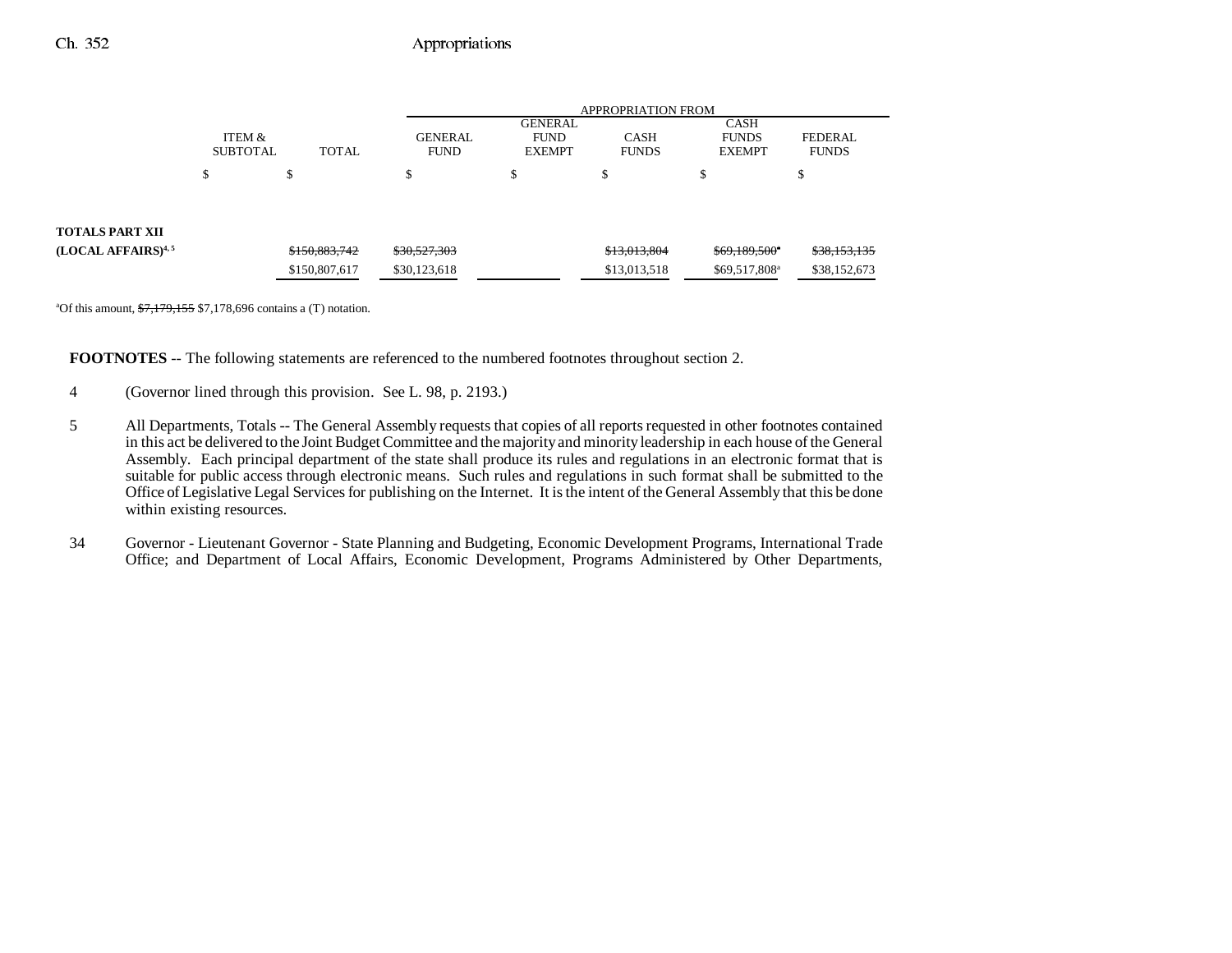Governor's Office of Economic Development, International Trade Office -- The International Trade Office is requested to provide a report to the Joint Budget Committee, by July 31, 1998, that includes the following information: number of new and existing companies assisted; activity reports from overseas representatives and offices; number of incoming missions; regional export activities; and progress toward recommendations from the February 1996 Audit Committee Report.

- 56 Department of Higher Education, Division of Occupational Education, Customized Job Training; and Existing Industry Training; and Department of Local Affairs, Economic Development, Programs Administered by Other Departments, Department of Higher Education, Division of Occupational Education, Customized Job Training; and Existing Industry Training-- The Department of Higher Education and the Department of Local Affairs are requested to report to the Joint Budget Committee by November 1, 1998, on their efforts to identify alternative sources of funding for the Existing Industry Training and Customized Job Training programs to provide a permanent funding source, other than the General Fund, for these programs.
- 57 Department of Higher Education, Division of Occupational Education, Customized Job Training; and Existing Industry Training; and Department of Local Affairs, Economic Development, Programs Administered by Other Departments, Department of Higher Education, Division of Occupational Education, Customized Job Training; and Existing Industry Training -- These programs are requested to submit to the Joint Budget Committee, by November 1, 1998, a detailed plan for accountability, including review criteria for selection of companies to participate, the number of new jobs created by the programs, the number of unemployed and underemployed individuals who were trained and employed by these programs, the amount of new personal income and state personal and corporate income tax generated by these programs, the time period for repayment of state investment in these programs, and the number of persons taken off state support programs and the money saved thereby. Up to ten percent of the Customized Job Training appropriation may be used to supplement the Existing Industry Training appropriation.
- 59 Department of Higher Education, Colorado Advanced Technology Institute; and Department of Local Affairs, Economic Development, Programs Administered by Other Departments, Department of Higher Education, Colorado Advanced Technology Institute, Program Costs -- The Institute is requested to have an overall cash funds matching ratio of at least 1.2 private funds to 1.0 state funds, and a federal funds matching ratio of at least 3.0 federal funds to 1.0 state funds. The Institute is also requested to submit a report to the Joint Budget Committee by November 1, 1998, detailing the Institute's accomplishments and efforts that have not worked. This report should include a review of the Institute's participation in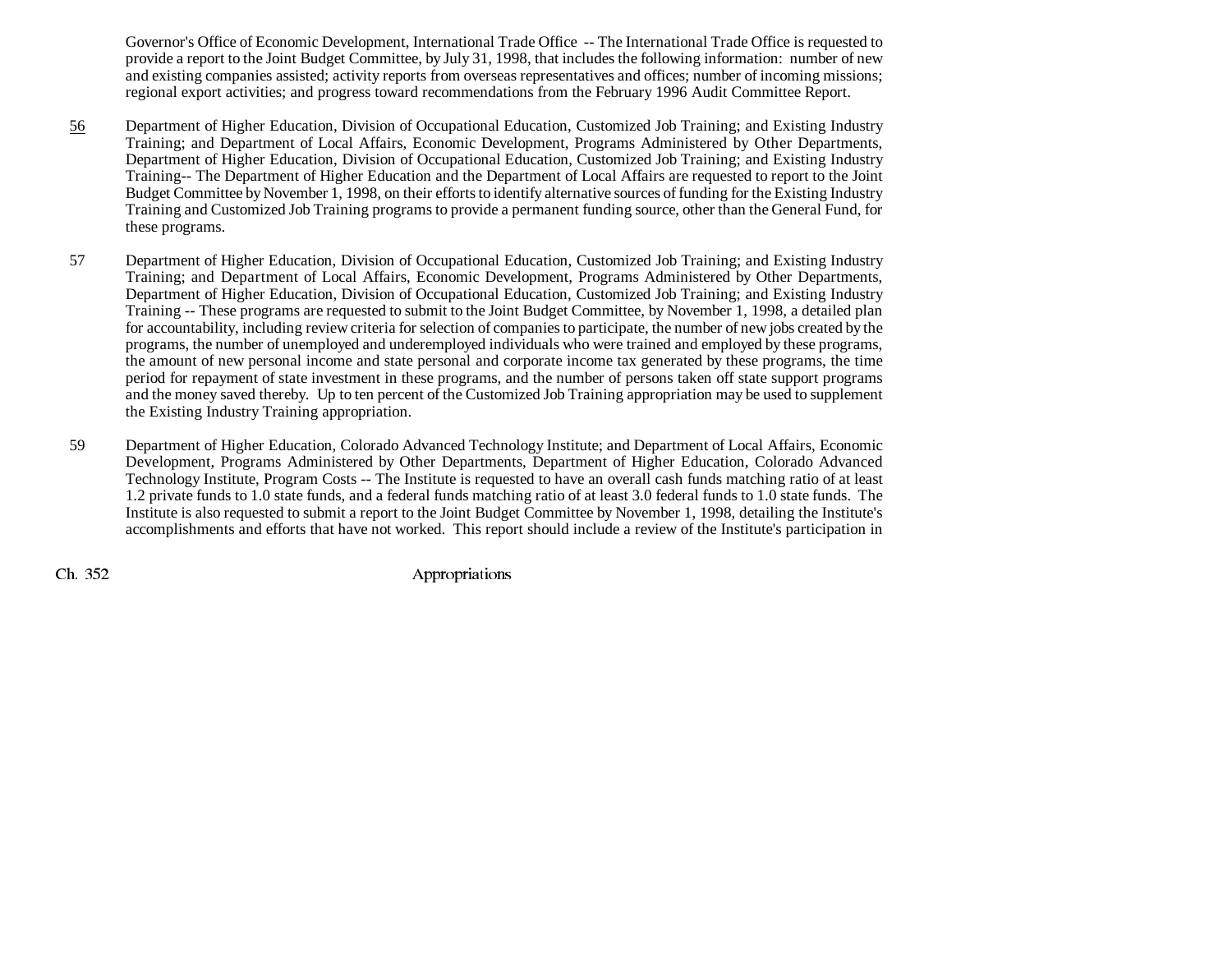|                 |              | APPROPRIATION FROM |               |              |               |              |  |
|-----------------|--------------|--------------------|---------------|--------------|---------------|--------------|--|
|                 |              |                    | GENERAL       |              | CASH          |              |  |
| ITEM &          |              | <b>GENERAL</b>     | <b>FUND</b>   | CASH         | <b>FUNDS</b>  | FEDERAL      |  |
| <b>SUBTOTAL</b> | <b>TOTAL</b> | <b>FUND</b>        | <b>EXEMPT</b> | <b>FUNDS</b> | <b>EXEMPT</b> | <b>FUNDS</b> |  |
|                 |              |                    |               |              |               |              |  |

any organizations authorized under Section 23-5-121, C.R.S., the financial statements from these organizations, and an explanation of the disposition of revenues earned by these organizations.

- 129 Department of Local Affairs, Executive Director's Office, Administration, Moffat Tunnel Improvement District - The Department of Local Affairs is requested to provide a report to the Joint Budget Committee, by September 1, 1999, detailing the Department's activities, expenses and revenues in FY 1997-98 and FY 1998-99 related to the administration of the Moffat Tunnel Improvement District. The report should identify work undertaken or contracted by the Department, including legal, title search, and surveying services, and the reasons for the work, including, but not limited to, the sale of assets.
- 130 Department of Local Affairs, Executive Director's Office, Youth Crime Prevention and Positive Intervention Programs, Prevention/Intervention Grants -- It is the intent of the General Assembly that the Youth Crime Positive Prevention and Positive Intervention Board require grant recipients to provide adequate measurements to permit a longitudinal evaluation of the effectiveness of the grant funded programs. Additionally, it is the intent of the General Assembly that the Youth Crime Prevention and Positive Intervention Board use up to 1% of the total FY 1998-99 Long Bill appropriation to continue the longitudinal evaluation of program effectiveness. This study should be contracted through the state's university system.
- 131 Department of Local Affairs, Community Development, Division of Housing, Housing Grants for households with incomes less than 133% of the federal poverty level-- The Division of Housing is requested to provide a report to the Joint Budget Committee, by November 1, 1998, on its efforts to eliminate regulatory barriers to the construction of affordable housing. The report should include a review of the types and prevalence of local regulatory barriers to affordable housing, a review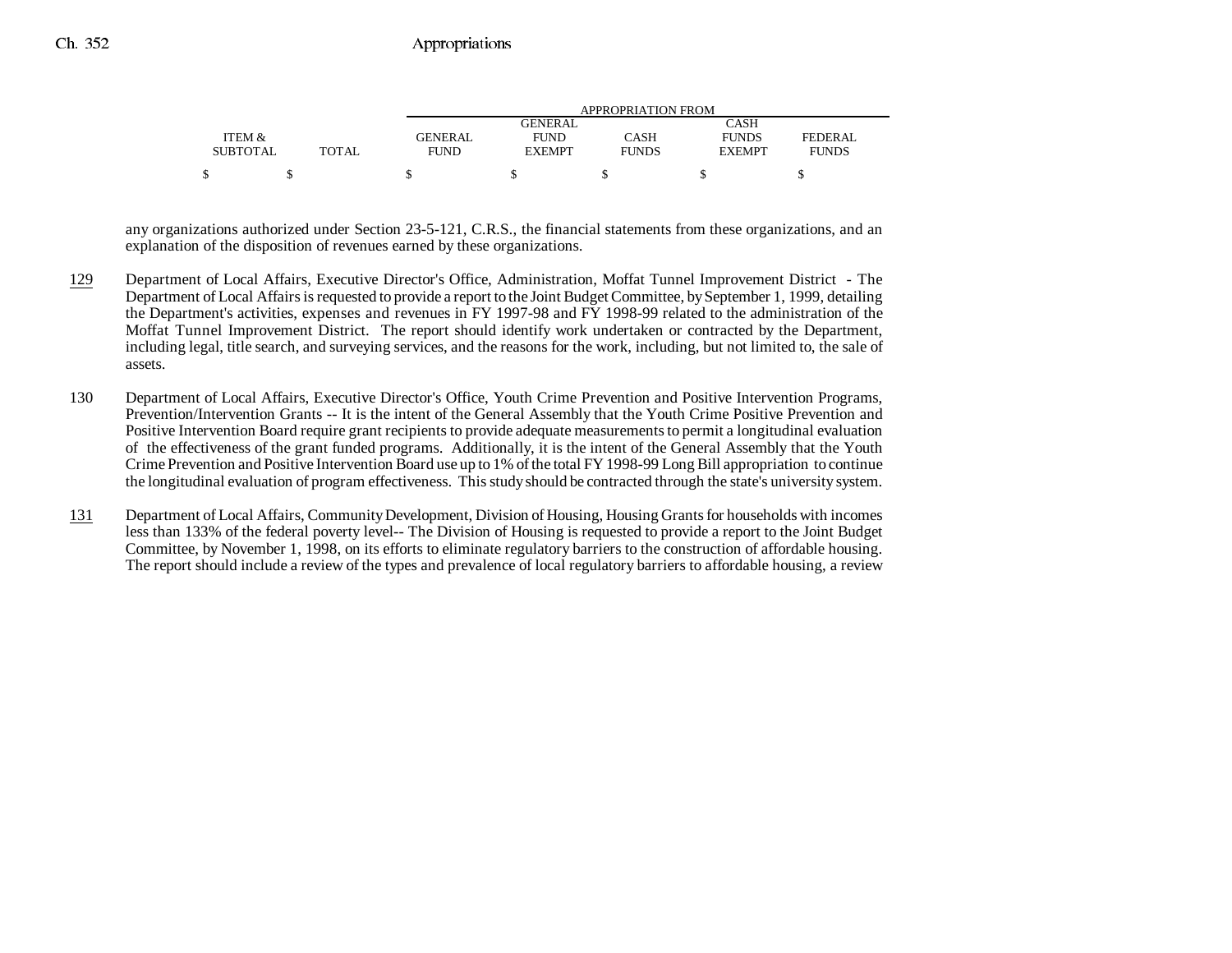of the steps the Division of Housing is taking to reduce these barriers, and a report on the effectiveness of the Division's efforts.

- 132 Department of Local Affairs, Community Development, Division of Housing, Housing Grants for households with incomes less than 133% of the federal poverty level -- It is the intent of the General Assembly that the Division report to the Joint Budget Committee, by November 1, 1998, on the impact of its programs to address the lack of affordable housing for renters and home buyers. This report should include a review of housing needs in the state, a review of state, federal, and local programs for addressing affordable housing needs, data on the impact of these programs, and an analysis of the impact of current state affordable housing policies and targeting criteria with any proposed modifications.
- 133 (Governor lined through this provision. See L. 98, p. 2195.)
- 134 Department of Local Affairs, Economic Development, Local Affairs Programs, Economic Development Commission, General Economic Incentives and Marketing -- It is the intent of the General Assembly that the Commission provide \$2,000,000 from its existing fund balance to the Department of Local Affairs, Community Development, Division of Housing, for affordable housing grants and loans for households with incomes less than 133% of the federal poverty level.
- 135 Department of Local Affairs, Economic Development, Local Affairs Programs, Economic Development Commission, General Economic Incentives and Marketing -- It is the intent of the General Assembly that the Commission provide \$500,000 from its existing fund balance to the Department of Higher Education, Division of Occupational Education, Customized Job Training program. This funding is provided on a one-time basis only.
- 136 Department of Local Affairs, Economic Development, Local Affairs Programs, Economic Development Commission, General Economic Incentives and Marketing -- It is the intent of the General Assembly that the Commission provide \$1,400,000 from its existing fund balance to the Department of Higher Education, Division of Occupational Education, Existing Industry Training program. This funding is provided on a one-time basis only.
- 137 Department of Local Affairs, Economic Development, Local Affairs Programs, Economic Development Commission, General Economic Incentives and Marketing -- It is the intent of the General Assembly that the Commission give priority consideration to funding projects for coping with defense industry retention and conversion efforts and other related